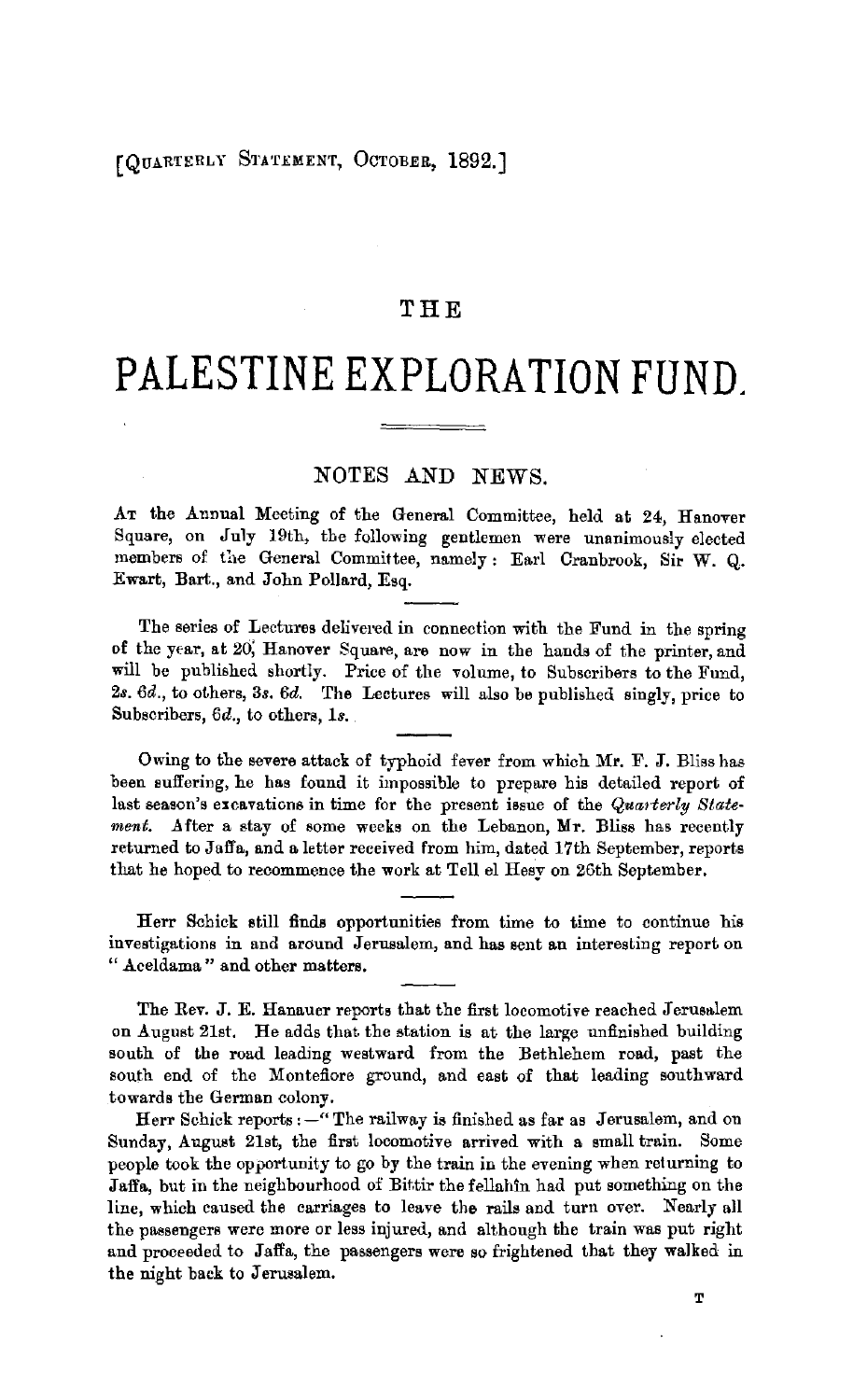The following is from the Report of the Oriental Congress which appeared in the "Times," of September 8th :-

" In the Assyrian Section, Professor A. H. Sayce delivered his presidential address upon the progress of the study of Assyriology in England. It was, indeed, he said, a matter of in•ense satisfaction to see what great progress Assyriology had made in the 18 years which had elapsed since the last Oriental Congress in London. The small band had increased to a goodly number; chairs of Assyriology are now established in all the principal Universities of Europe and America, and at last one has been established in Oxford. So important and so extensive was the work in this study that it was found necessary to assign to it a special section in the Congress of Orientalists. Assyrian was no longer a mere special study; its importance had been recognised in the fields of Biblical criticism and Oriental philology. By means of the labours of Assyriologists whole chapters of Oriental history bave been reconstructed, Since the deciphering of the Deluge tablet by the late George Smith, no more startling and important discovery had been made than that of the Tell-el-Amarna tablets, which restore to us the earliest chapters of Canaanite history more than a century before the conquest of Canaan by Joshua. The discovery of these important documents has been followed immediately by *a find of still greater importance, that of the cuneiform inscriptions at Laehish. <sup>1</sup>*The importance of this tablet lies more in what it implies tban in what it actually contains. It is a proof tbat **Mr.** Bliss has found his way to the entrance cham her of the archive chamber of the Amorite city of Lachish, and that before long the collection of tablets that were stored in it may be in our hands. The existence of these archive chambers in Canaan would explain strong Babylonian colouring, not only of the cosmogony and mythology of Phœnicia, but also of the earlier chapters of Genesis. It would be no longer necessary to suppose, as has been somewhat the fashion of late years, that the close similarity of the Biblical account of the Deluge was due to Jewish intercourse with Babylonia in the age of the Captivity. It would further explain the Palestinian character of the Elohistic version of the story, which shows that it had already been at home in Canaan long before it was embodied in the Old Testament. If Babylonian legends made their way to the archive chambers of the Egyptian Kings, it was because they had first made their way to the archive chambers of Palestine. The fact that the Babylonian language and the complicated syllabary of Babylonia were the common medium of intercourse in the civilised East in the century before the Exodus shows that Babylonian influence in Western Asia had been long and powerful."

With reference to the Tell-el-Amarna tablets, Professor Max Muller, in his opening address to the Congress, said:-

" In these despatches, dating from 1400 B.C., a number of towns are mentioned, many of which have the same names as those known to us from hieroglyphic inscriptions. Some of those names have survived to our own time. such as Misirûm for Egypt, Damascus, Megiddo, Tyre (Surrii), Sidon (Sidûna), Byblos (Guble), Beyrut (Bîrûta), Joppa (Yâpû), and others. Even the name of Jerusalem has been discovered by Sayce in these tablets, as *Uru'salim,* 

<sup>&</sup>lt;sup>1</sup> Casts of these inscriptions are in the Museum of the Fund, 24, Hanover Square, where they an be seen on application to the Assistant Secretary.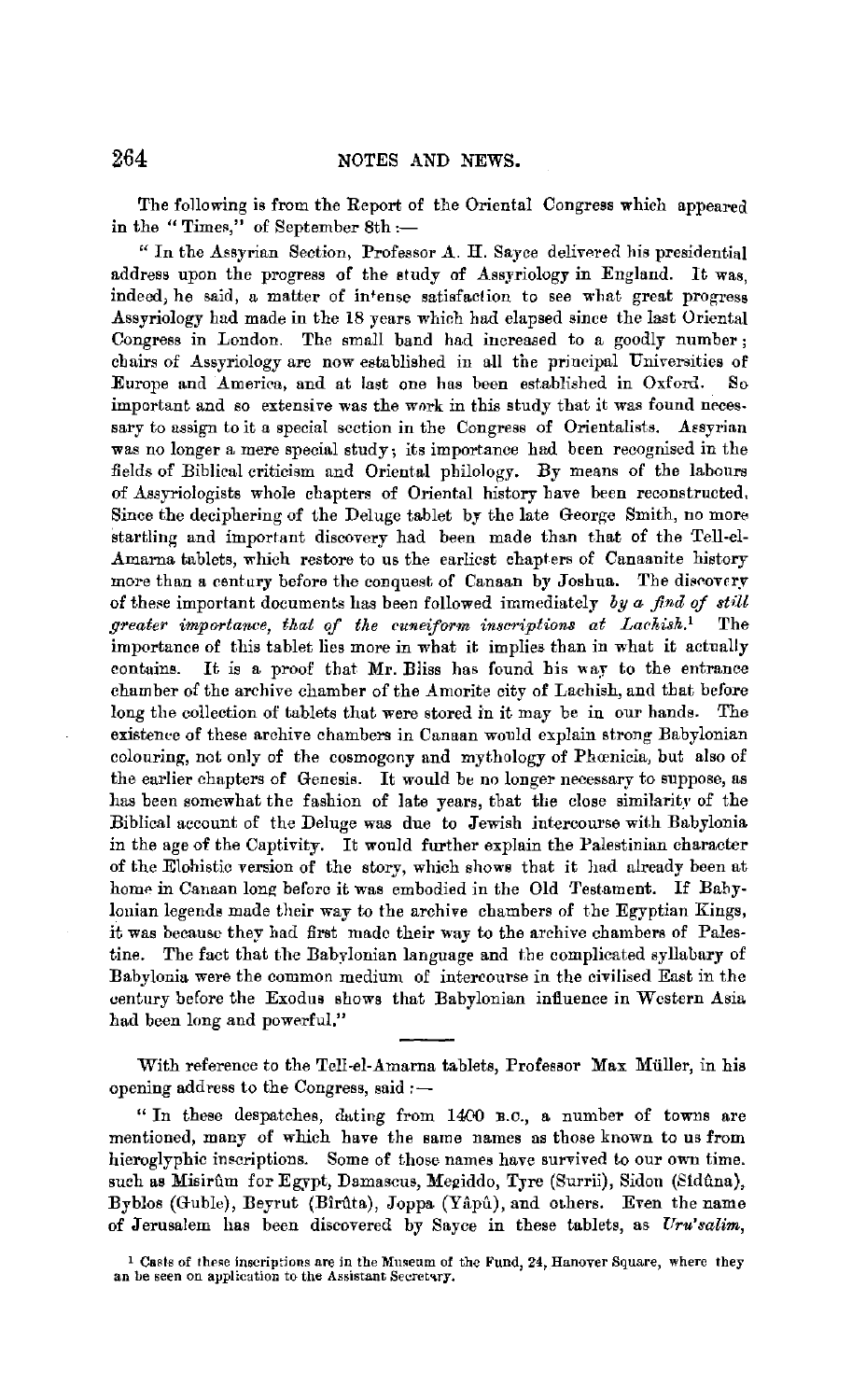meaning in Assyrian the Towu of Peace, a name which must have existed before the Jews took possession of Canaan. Some of these tablets (82) may be seen at the British Museum, others (160) at Berlin, most of the rest are at Gizeh. We are indebted to Mr. Budge for having secured these treasures for the British Museum, and to Dr. Bezold and Mr. Budge for having translated and published them."

We regret to hear of the death of Dr. Carl Sandreczky, at the age of 83. For many yenrs he had been a member of the General Committee of the Fund, and rendered important service in carrying out the Ordnance Survey of Jerusalem, obtaining and transliterating the names of the streets and other places, which, in the published Survey, are given in his own handwriting, reproduced by the zinco-lithographic process. Dr. Sandreczky went out to Greece with King Otho in 1834, and held important appointments as Judge in that country. Subsequently he became a missionary of the Church Missionary Society. He was a man of much learning and culture, an excellent Arabic scholar, and was the author of a book of travels describing a journey made by him in Mesopotamia, Kurdistan, and Urumiah. In 1869 he contributed to the *Quarterly Statement* a valuable paper on the Rock Tombs of Medyeh, which he regarded as the site of Modin, and in 1872 a translation of names of places on the east of Jordan.

Mrs. E. A. Finn sends the following note respecting *The Jerusalem Literary and Scientific Society :-*

"Mr. Finn had proposed the formation of such a society in 1846, within a month of his arrival in Jerusalem. At that time the 'Biblical Researches' of Dr. Robinson, and Williams' 'Holy City' (first edition), were the only modern works of importance on the topography of the Holy Land, and Mr. Finn suggested that it would be well for residents in Palestine to combine for the purpose of noting and recording such facts as might come to knowledge respecting the archeology, botany, natural history, and meteorology of the country. Seven gentlemen and ladies (six of them English) took part in the first meeting of the Society in 1849, and were soon joined by other resident and corresponding members. The English bishop and the Earl of Aberdeen were vice-patrons, and Archbishop Howley, of Canterbury, was patron. The Prince Consort sent a donation of twenty-five guineas to the Library Fund. The King of Prussia directed that members of the Jerusalem Literary Society should have free use of the Royal Library which was being established. The fundamental rule of the Society was that 'The object of this Society is the investigation and elucidation of any subject of interest, literary or scientific, of any period whatever, within the Holy Land, *i.e.,* within the territorial limits of the Mediterranean to the Euphrates, and of the Nile to the Orontes.' Weekly meetings were held at the British Consulate. Papers were read, followed meetings were held at the British Consulate. by discussions on the various subjects within the scope of the Society, and minutes of proceedings were kept. Antiquities and specimens in botany, natural history, &c., were collected for a museum, which was begun at once. The latter was enriched by valuable marbles sent from Nineveh by Layard, by ancient glass and pottery from Phœnicia and other places, and by Maccabean, Herodian, and other coins, &c. Ancient Samaritan MSS. were obtained for the library, as also copies, or transcripts of books on the history, topography, T 2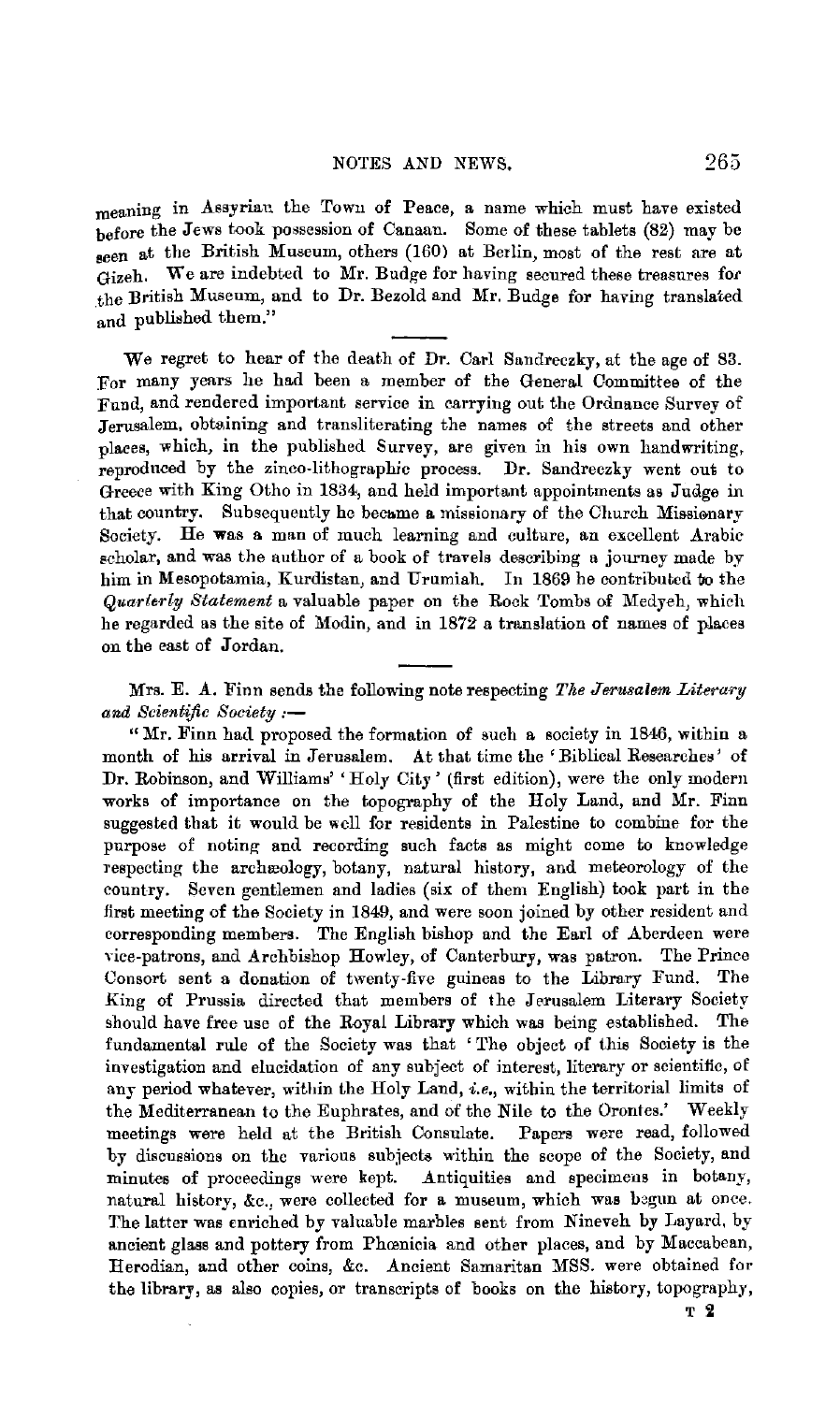$\&c$ , of the country. It was intended to form a special Biblical and Historical Museum, and, in short, the foundation was laid of au institution which should aid students in their researches in all importaut subjects of interest connected with Palestine, and should, at the same time, preserve *on the spot* the precious relics of antiquity being brought to light by intelligent-observers and collectors.

"The annual addresses of Mr. Finn, as president, give interesting details as to progress made and plans for useful work laid out.

"One of the members, the Rev. H. C. Richandt, pursued the study of numiamatics with rare success, and possessed perhaps the finest collection of Palestine coins in existence, including coinage of Jerusalem, Tiberias, Cæsarea, Nâblus, Sepphoris, Ashkelon, &c.

**"Mr.** Finn had himself discovered and identified many important ancient sites. In 1851 he reminded the members that 'We have not yet even commenced *tke exact g•ograpkical surveg* of Palestine which we consider so desirable. We have as yet *cut into no tumuli* on the plain of the Jordan.' He unceasingly urged these measures, and also 'the forming at Jerusalem of a depôt of plain but good geodetical and astronomical instruments (which he began), and also of meteorological instruments for taking simultaneous observations by the corresponding members at various points of this *exceeding/;g diversified country,'* and also that magnetic observations should be taken.

'"fhese and other important matters were urged upon the resident members, and brought under the notice of influential travellers and visitors of many nationalities who attended the meetings. Among the latter were Dr. Rubinson, who mentions in hie last volume of 'Travel and Research in Palestine,' his pleasure at the good work being done by the Jerusalem Literary Society. Dr. Roth, of Munich, Dr. Petermann, Van de Velde, and numerous other distinguished foreigners took part in the proceedings, or became corresponding members. British tmvellers, among them Dean Stanley (in 1853 and 1862) Sir George Grove, and many others, were entreated to further the Society's objects of exploration and research before the changes then already begun-the influx of foreigners and the erection of modern buildings-should obliterate precious memorials and landmarks.

"The Jerusalem Literary Society's library and small museum still exist, and the surviving members of the Society would gladly see the Association of the Palestine Exploration Fund, recently established at Jerusalem, unite in keeping up and carrying on the work so simply and quietly begun in 1849."

Tho Rev. T. E. Dowling having left Jerusalem for six months on a visit to Australasia, Mr. G. Robinson Lees has kindly consented to act as Honorary Secretary for Jerusalem during his absence.

The following gentlemen have kindly consented to act as Honorary Local Secretaries: The Rev. H. B. Waterman, D.D., 3,436, Rhodes Avenue, Chicago, Illinois; the Rev. W. Bailey, Colney Heath Rectory, St. Albans.

The Rev. L G. A. Roberts has been appointed Lecturer in Canada. His address is Hudson Parsonage, Province Quebec, Canada.

Owing to want of space, a paper by Mr. Glaisher on the strength of the wind at Sarona in the ten years 1880 to 1889, has had to be postponed until Jauuury.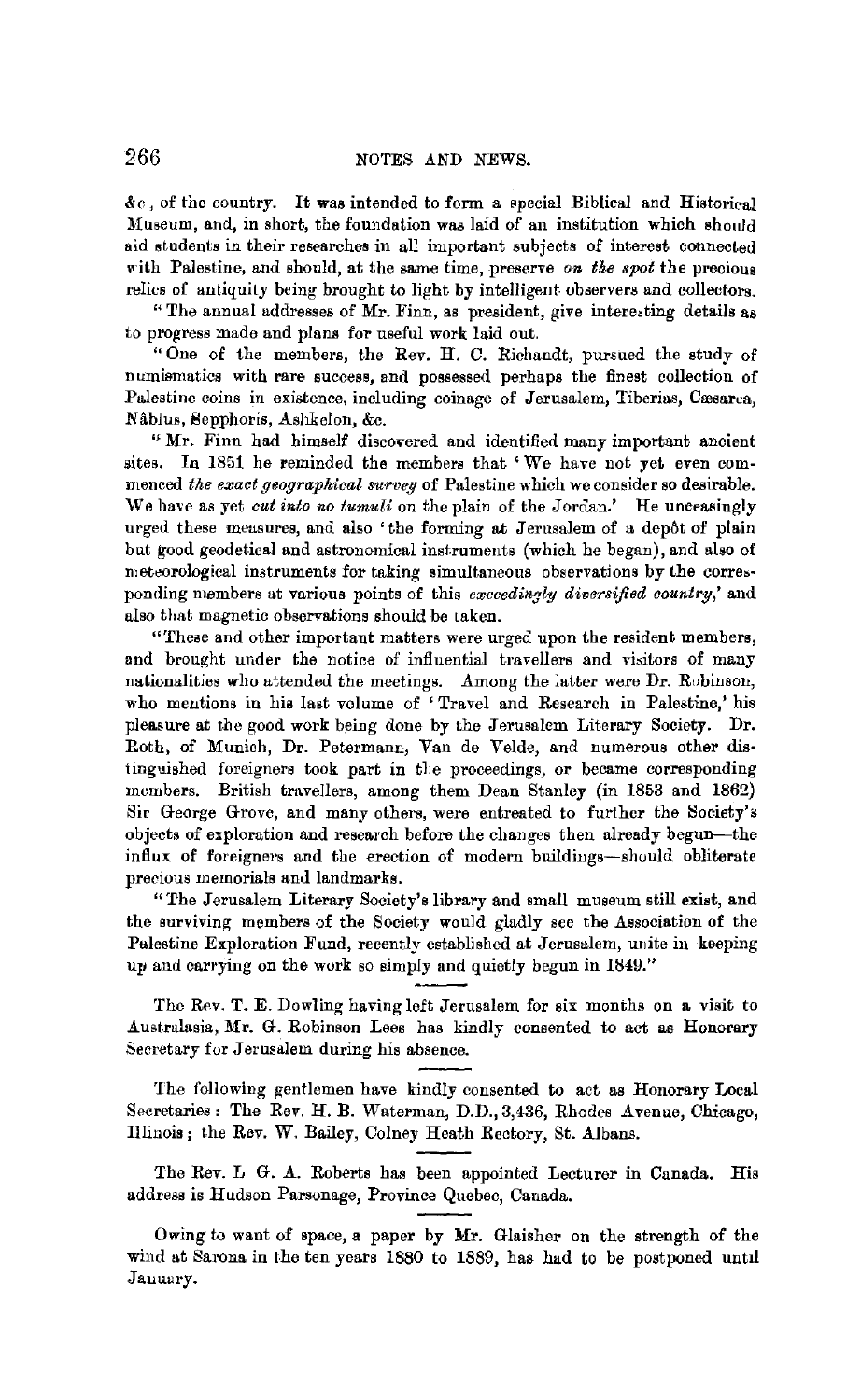We are happy to state that M. Clermont-Ganneau is actively engaged on the letterpress which is to accompany the drawings of M. Lecomte, illustrating **M.** Ganneau's Archæological Mission, and that considerable progress has already been made in the work.

The museum of the Fund, at 24, Hanover Square, is now open to subscribers between the hours of 10 a.m. and 5 p.m., except on Saturdays, when it closes at 2 p.m.

The Committee have to acknowledge with thanks the following donations to the Library of the Fund :-

" Har Moad, or Mountain of the Assembly." By Rev. O. D. Miller, D.D. S. **M.** Whipple, North Adams, Mass. From the Publisher.

'' Voyage en Syrie et en Egypte," par M. C. F. Volney. **2** vola. From Dr. Chaplin.

"Plantæ Postiaræ," by Dr. G. Post. Fasciculi I-IV. From the Author.

The Committee will be glad to receive donations of Books to the Library of the Fund, which already contains many works of great value relating to Palestine and the Holy Land.

It may be well to mention that plans and photographs alluded to in the reports from Jerusalem and elsewhere cannot all be published, but all are preserved in the offices of the Fund, where they may be seen by subscribers.

The second edition of "Heth and Moab" having been sold out, a third and revised edition is in the press, and will be ready for publication in November.

A new edition of "Twenty-one Years' Work" is in course of preparation, and will be brought down to date. The new title will be "Twenty-Seven Years' Work."

The first volume of the "Survey of Eastern Palestine," by Major Conder, has been issued to subscribers. It is accompanied by a map of the portion of country surveyed, special plans, and upwards of 350 drawings of ruins, tombs, dolmens, stone circles, inscriptions, &c, The edition is limited to 500. The first 250 subscribers pay seven guineas for the three volumes; subscribers to the " Survey of Western Palestine" are privileged to have the volumes for this sum. The price will be raised, after 250 names are received, to twelve guineas. The Committee are pledged never to let any *<!opies be suhsct<ibed f01' under the aum of seven guineas,* Mr. A. P. Watt, 2, Paternoster Square, is the Sole Agent. The attention of intending subscribers is directed to the announcement in the fore part of this number.

Mr. H. Chichester Hart's "Fauna and Flora of Sinai, Petra, and the Wady 'Arabah" has been completed and sent out to subscribers.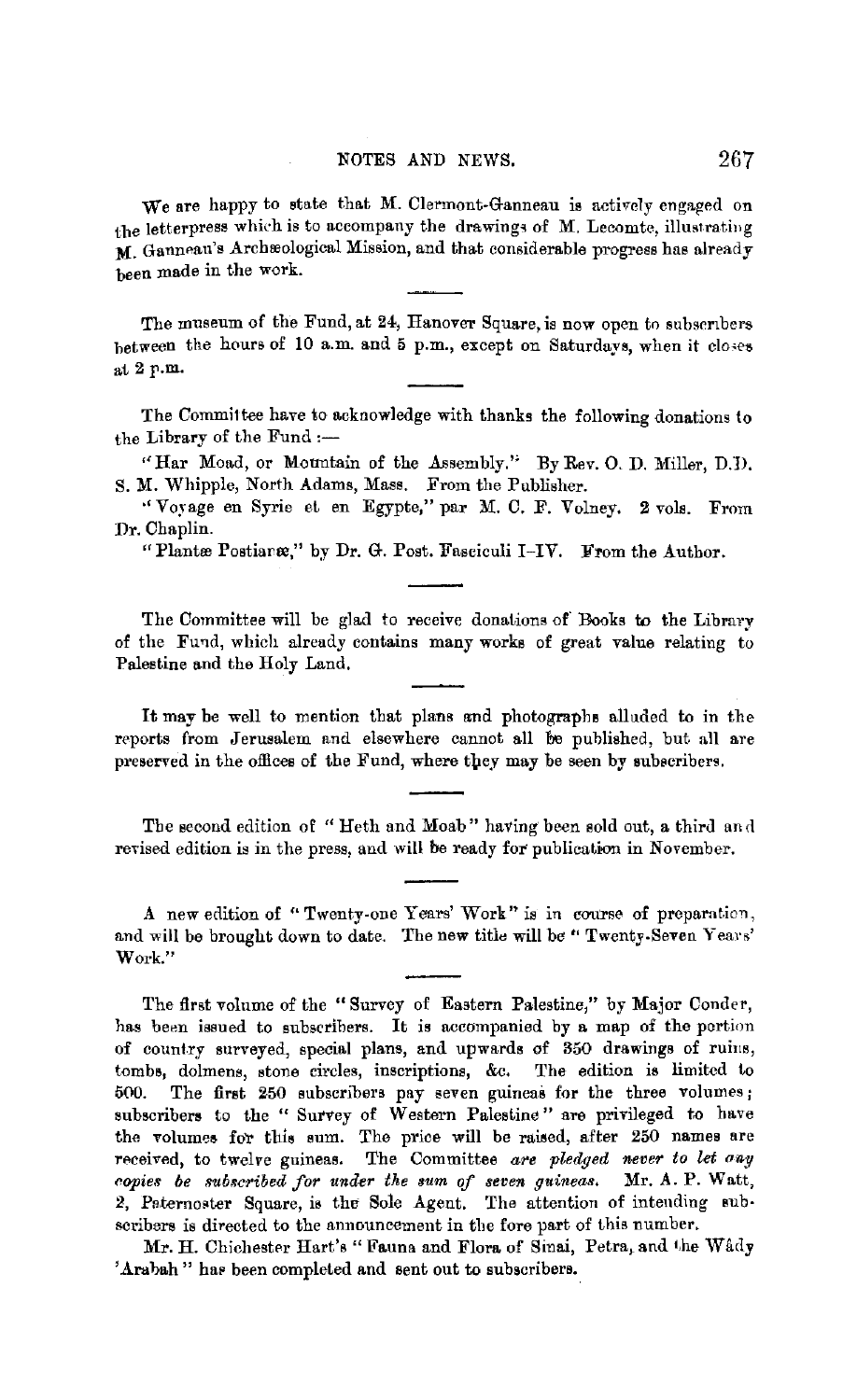The books now contained in the Society's publications comprise an amount of information on Palestine, and on the researches conducted in the country. which can be found in no other publications. It must never be forgotten that no single truveller, however well equipped by previous knowledge, can compete with a scientific body of explorers, instructed in the periods required, and provided with all the instruments necessary for carrying out their work. The books are the following *(the whole set (1 to 15) can be obtained by subscribers to the Fund by application to the Head Office only* (24, *Hanover Square, W.*),  $for £3$  1s.  $6d$ , carriage paid to any part in the United Kingdom only):-

By Major Conder, R.E.-

- (1) "Tent Work in Palestine,"-A popular account of the Smwey of Western Palestine, freely illustrated by drawings made by the author himself. This is not a dry record of the sepulchres, or a descriptive catalogue of ruins,-springs, and valleys, but a continuous narrative full of observations upon the manners and customs of the people, the Biblicul associations of the sites, the Holy City and its memories, and is based upen a six vears' experience in the country itself. No other modern traveller has enjoyed the same advantages as Major Conder, or has used his opportunities to better purpose.
- (2) "Heth and Moab."-Under this title Major Conder provides a narrative, as bright and as full of interest as " Tent Work," of the expedition for the *Survey of Eastern Palestine.* How the party began by a flying visit to North Syria, in order to discover the Holy City-Kadesh-of the children of Heth; how they fared across the Jordan, and what discoveries they made there, will be found in this volume.
- (3) Major Conder's "Syrian Stone Lore."-This volume, the least known of Major Conder's works, is, perhaps, the most valuable. It attempts a task never before approached-the reconstruction of Palestine from its monuments. It shows what we should know of Syria if there were no Bible, and it illustrates the Bible from the monuments.
- (4) Major Conder's "Altaic Inscriptions."-This book is an attempt to read the Hittite Inscriptions. The author has seen no reason to change his views since the publication of the work.
- (5) Professor Hull's "Mount Seir."-This is a popular account of the Geological Expedition conducted by Professor Hull for the Committee of the Palestine Fund. The part which deals with the Valley of Arabah will be found entirely new and interesting.
- (6) Herr Schumacher's "Across the Jordan."
- (7) Herr Schumacher's "Jaulan."-These two books must be taken in continuation of Major Conder's works issued as instalments of the "Survey of Eastern Palestine." They are full of drawings, sketches, and plans, and contain many valuable remarks upon manners and customs. By Walter Besant, M.A.-
- (8) "The Memoirs of Twenty-one Years' Work."-This work is a popular account of the researches conducted by the Society during the past twenty-one years of its existence. It will be found not only valuable in itself as an interesting work, but also as a book of reference, and especially useful in order to show what has been doing, and is still doing, by this Society.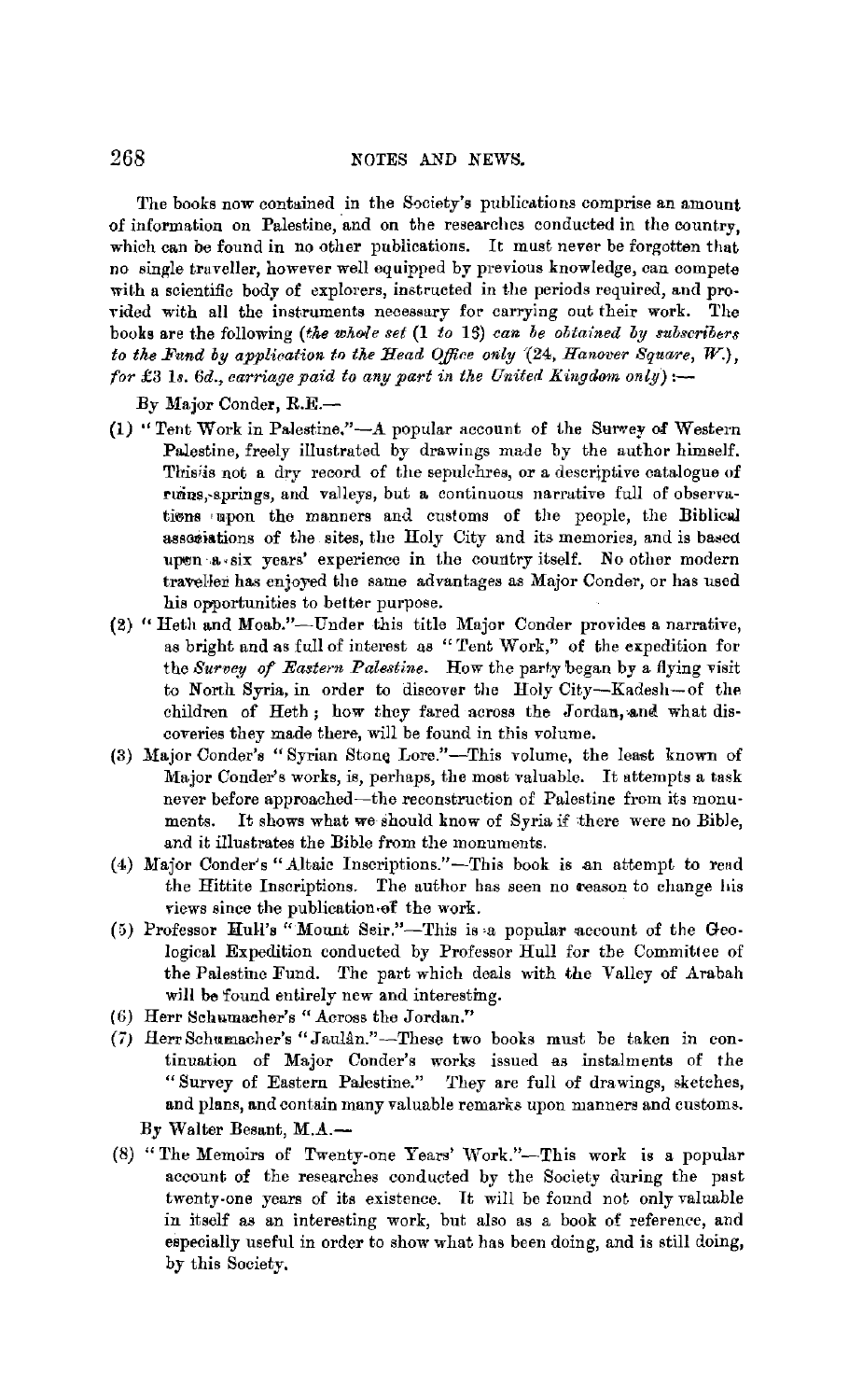(9) Herr Schumacher's "Kh. Fahil." The ancient Pella, the first retreat of the Christians ; with map and illustrations.

By George Armstrong-

- (10) Names and Places in the Old and New Testament and Apocrypha. This is an index to all the names and places mentioned in the Bible and New Testament, with full references and their modern identifications, as shown on the new map of Palestine.
- (11) Besant and Palmer's "History of Jerusalem."-The "History of Jerusalem," which was originally published in 1871, and has long been completely out of print, covers a period and is compiled from materials not included in any other work, though some of the contents have been plundered by later works on the same subject. It begins with the siege by Titus and continnes to the fourteenth century, including the Early Christian period, the Moslem invasion, the mediaval pilgrims, the Mohammedan pilgrims, the Crusades, the Latin Kingdom, the victorious career of Saladin, the Crusade of Children, and many other little-known episodes in the history of the city and the country.
- (12) Northern 'Ajliin "Within the Decapolis," by Herr Schumacher.

By Henry A. Harper-

(13) "The Bible and Modern Discoveries."-This work, written by a Member of the Executive Committee of the Palestine Exploration Fund, is an endeavour to present in a simple and popular, but yet a connected form, the Biblical results of twenty-two years' work of the Palestine Exploration Fund. The writer has also availed himself of the discoveries made by the American Expeditions and the Egyptian Exploration Fund, as well as discoveries of interest made hy independent travellers.

The Bible story, from the call of Abraham to the Captivity, is taken, and details given of ihe light thrown by modern research on the sacred annals. Eastern customs and modes of thought are explained whenever the writer thought that they illustrated the text. This plain and simple method has never before been adopted in dealing with modern discovery.

To the Clergy and Sunday School Teachers, as well as to all those who love the Bible, the writer hopes this work will prove useful. He is personally acquainted with the land; nearly all the places spoken of he has visited, and most of them he has moreover sketched or painted. It should be noted that the book is admirably adapted for the School or Village Library.

By Guy le Strange--

(14) "Palestine under the Moslems."-For a long time it had been desired by the Committee to present to the world some of the great boards of information about Palestine which lie buried in the Arabic texts of the Moslem geographers and travellers of the Middle Ages. Some few of the works, or parts of the works, have been already translated into Latin, French, aud German. Hardly anything has been done with them in English, and no attempt has ever been made to systematise, compare, and annotate them.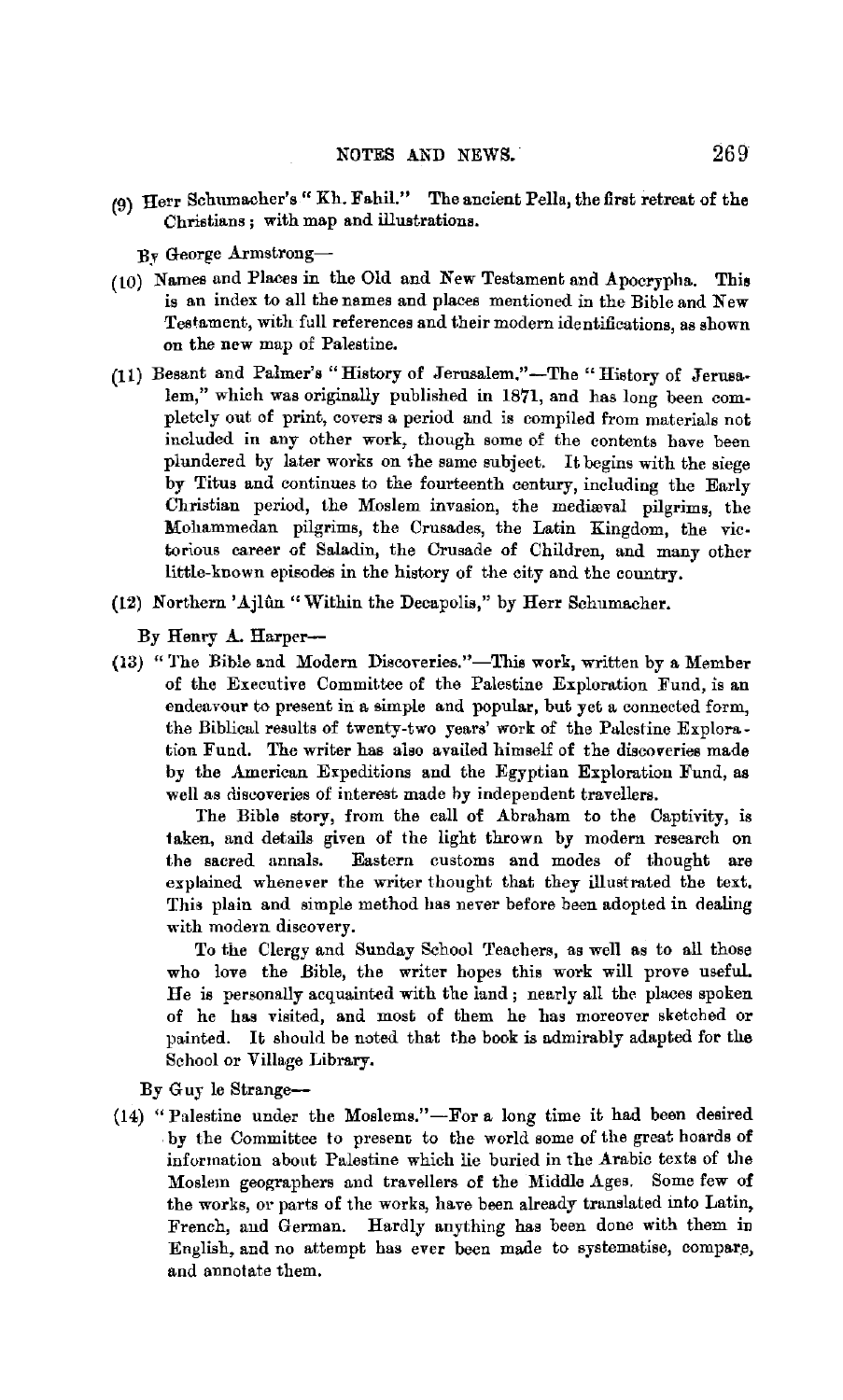This has now been done for the Society by Mr. Guy le Strange. The work is divided into chapters on Syria, Palestine, Jerusalem, and Damascus, the provincial capitals and chief towns, and the legends related by the writers consulted. These writers begin with the ninth century and continue until the fifteenth. The volume contains maps and illustrations required for the elucidation of the text.

The Committee have great confidence that this work-so novel, so useful to students of medieval history, and to all those interested in the continuous story of the Holy Land-will meet with the success which its learned author deserves.

By **W. M.** Flinders Petrie-

(15) "Lachish" (one of the five strongholds of the Amorites).-An account of the excavations conducted by Mr. Petrie in the spring of 1890, with view of Tell, plans and sections, and upwards of 270 drawings of the objects found.

By Trelawney Saunders-

(16) "An Introduction to the Survey of Western Palestine, describing its Waterways, Plains, and Highlands, with special reference to the Water Basin-(Map. No. 10)."

The new Map of Palestine embraces both sides of the Jordan, and extends from Baalbek in the north to Kadesh Barnea in the south. All the modern names are in black ; over these are printed in red the Old Testament and Apocrypha names. The New Testament, Josephus, and Talmudic names are in blue, and the tribal possessions are tinted in colours, giving clearly all the identifications up to date. It is the most comprehensive map that has been published, and will be invaluable to universities, colleges, schools, &c.

It is published in 21 sheets, with paper cover; price to subacribers to the Fund, *24s.;* to the public, *£2.* It can be had mounted on cloth, rollers, and varnished for hanging. The size is 8 feet by 6 feet. The cost of mounting is extra *(see* Maps).

In addition to the 21-sheet map, the Committee have issued as a separate *Mn-p* the 12 sheets (viz., Nos. 5-7, 9-11, 13-15, 20-22), which include the whole of Palestine as far north as Mount Hermon, and the districts beyond Jordan as far as they are surveyed. *See* key-map *to* the sheets.

The price of this map, in 12 sheets, in paper cover, to subscribers to the Fund, 12s. *6d.;* to the public, £1 ls.

The size of the map, mounted on cloth and roller for hanging, is  $4\frac{1}{2}$  feet by  $6\frac{3}{4}$  feet.

Any single sheet of the map can be had separately, price, to subscribers of the Fund, ls. *6d.* Mounted on cloth to fold in the pocket suitable for travelling, *2s. To* the public *2s.* and *2s. 6d •* 

*A copy of names and places in the Old and New Testament, with their modern identifications and full references, can be had by subscribers with either qf the1e maps at the reduced price of 2s. 6d.*